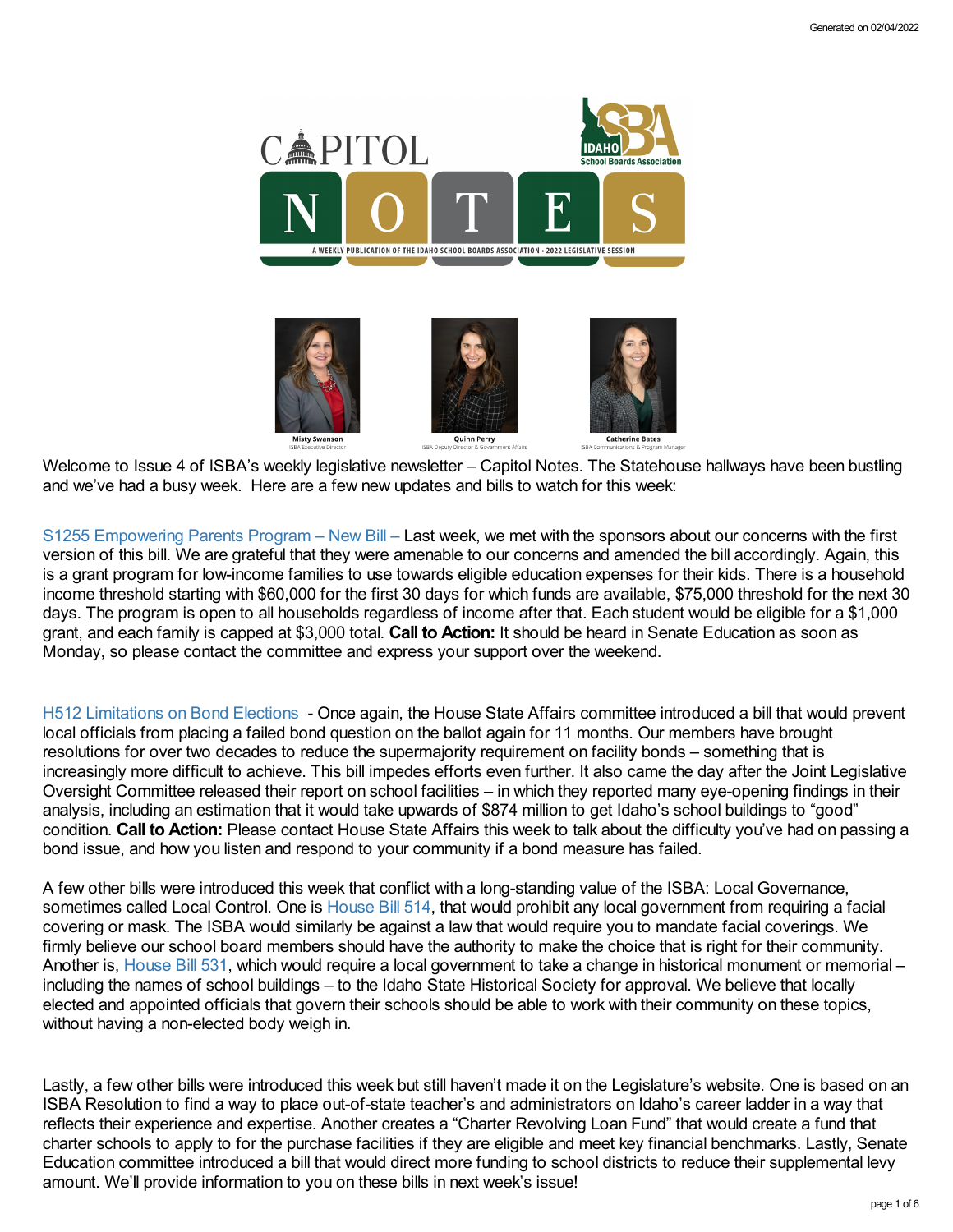### **As a reminder:**

Positions of the Idaho School Boards Association are determined two ways. First, by ISBA Resolutions which are voted on annually at the Business Session. Secondly, by the Government Affairs Committee of ISBA which uses the guiding principles outlined on Page 1 of the 2022 Resolutions. To view all active ISBA Resolutions,

visit our [website](https://www.idsba.org/member-services/advocacy/resolutions/) at this link.



**We have one other call to action this week, which is asking our school board members and school leaders to contact their legislators to discuss the status of the Idaho Lottery and Powerball.** As a reminder, if the legislature fails to act on Powerball this session, it will cease to exist and puts millions of dollars dedicated to school maintenance at risk. Want to know why lottery is important for public schools? Check out the Idaho Lottery's [brochure](https://issuu.com/idaholottery/docs/wherethemoneygoes_2021_1) for how schools receive funding for projects on things like roof repairs, gymnasium bleachers, maintenance, HVAC repairs, carpet replacement, replacement of doors, etc.

**Need help navigating the Idaho Legislature?** To stay up to date on what is happening in the 2022 Legislative Session visit their [website.](https://legislature.idaho.gov/legislators/whosmylegislator/) **A few helpful links:**

Find your legislative representatives [here.](https://legislature.idaho.gov/legislators/whosmylegislator/)

Find the House Committee Agendas [here.](https://legislature.idaho.gov/sessioninfo/agenda/hagenda/)

Find the Senate Committee Agendas [here.](https://legislature.idaho.gov/sessioninfo/agenda/sagenda/)

### **Color Coded Bill Key:**

**Pink:** Bills that are urgent | Green: ISBA Sponsored Bill | Yellow: Monitoring - Impact | Blue: Monitoring - No Expected Impact

**Tracking:** Monitoring - No Expected Impact | **H [0533](https://legislature.idaho.gov/sessioninfo/2022/legislation/H0533/) | Amends existing law to allow for certain employees to continue to receive master educator premiums.**

**Introduced:** 02/04/2022 | **Last Action:** Feb 04, 2022 - Introduced, read first time, referred to JRA for Printing

**Our Position:** Neutral

#### **Staff Analysis:**

This legislation creates a retroactive clause for approximately 23 school administrators who did the work and *received* the Master Educator Premium, but were ineligible to receive years two or three of the premium once they became an administrator. The Master Educator Premium program was phased out in 2020 when the Advanced Professional Rung was added to the career ladder. It's retroactive and has minimal impact.

**Tracking:** Monitoring - Impact | **H [0531](https://legislature.idaho.gov/sessioninfo/2022/legislation/H0531/) | Adds to existing law to provide for the protection of certain monuments and memorials.**

**Introduced:** 02/04/2022 | **Last Action:** Feb 04, 2022 - Introduced, read first time, referred to JRA for Printing

**Our Position:** Oppose

**Staff Analysis:**

ISBA is opposed to this bill using the guiding principal of Local Governance, sometimes called Local Control. This legislation would say that no political subdivision can alter, relocate, or remove any historical monument or memorial without the two-thirds vote approval from the Idaho State Historical Society - including bridges, schools, parks, or any other public area. It also requires that the Governor, Speaker of the House, President Pro Tem, and Minority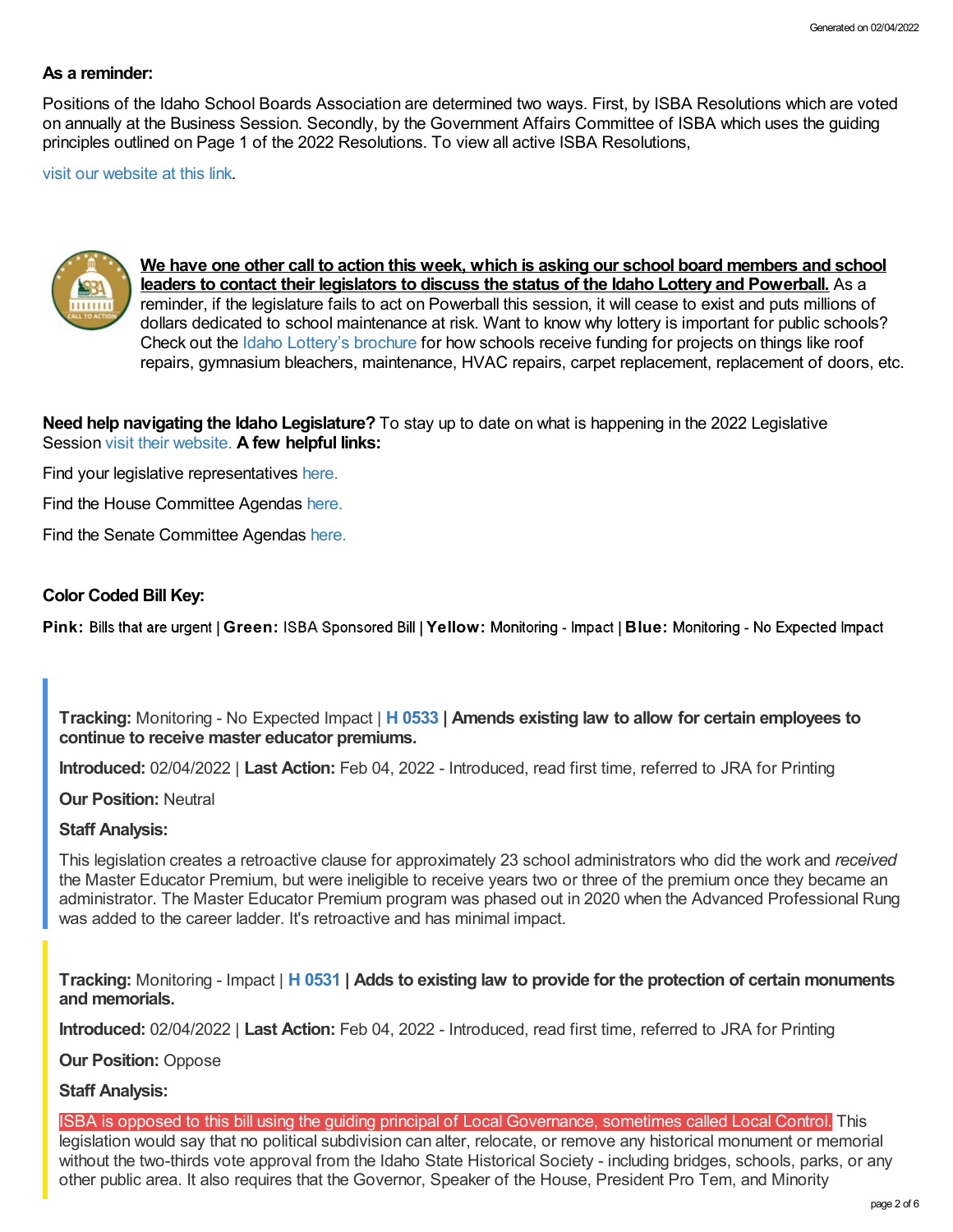Leadership in the House and Senate to be notified, and it may require them to go before the House and Senate State Affairs committees in the legislature. While we do appreciate that this years' version does allow some exceptions for construction or repair, we believe that local school boards should have the authority to work with their community on these issues, and not rely on a [supermajority](https://legislature.idaho.gov/sessioninfo/2022/standingcommittees/HSTA/) vote of a non-elected body. **Who to contact**: House State Affairs Committee. Generated on 02/04/2022

**Tracking:** Monitoring - Impact | **H [0514](https://legislature.idaho.gov/sessioninfo/2022/legislation/H0514/) | Adds to existing law to establish provisions regarding the prohibition of mask mandates.**

**Introduced:** 02/02/2022 | **Last Action:** Feb 03, 2022 - Reported Printed and Referred to State Affairs

**Our Position:** Oppose

### **Staff Analysis:**

ISBA is opposed to this legislation using the principle of Local Governance, sometimes known as Local Control. This legislation would prevent any local government - including school districts and charter schools - from requiring facial coverings or masks. Just like the ISBA would oppose a bill that would mandate the school board to require masks, we are opposed to bills that take away a school board's authority to do so. We believe that local school boards should have the ability to make decisions on these issues the way that they and their community feel is best. **Who to contact:** House State Affairs [Committee.](https://legislature.idaho.gov/sessioninfo/2022/standingcommittees/HSTA/)

**Tracking:** Monitoring - Impact | **H [0512](https://legislature.idaho.gov/sessioninfo/2022/legislation/H0512/) | Amends existing law to prohibit holding another bond election within 11 months of a failed bond election.**

**Introduced:** 02/02/2022 | **Last Action:** Feb 03, 2022 - Reported Printed and Referred to State Affairs

**Our Position:** Oppose

## **Staff Analysis:**

**ISBA is opposed to this legislation.** Once again, the House State Affairs committee introduced a bill that would place limits on local officials from placing a failed bond question on the ballot again for 11 months. Our members have brought resolutions for over 2 decades to reduce the supermajority requirement on facility bonds – something that is increasingly more difficult to achieve. This impedes efforts even further. It also came the day after the Joint Legislative Oversight Committee released their report on school facilities – in which they reported many eye-opening findings in their analysis, including an estimation that it would take upwards of \$874 million to get Idaho's school buildings to "good" condition. **Call to Action:** Please contact House State Affairs this week to talk about the difficulty you've had on passing a bond issue, and how you listen and respond to your community if a bond measure has failed.

**Tracking:** Monitoring - No Expected Impact | **S [1261](https://legislature.idaho.gov/sessioninfo/2022/legislation/S1261/) | Adds to existing law to provide for the installation of adult content filters on tablets and smart phones.**

**Introduced:** 02/02/2022 | **Last Action:** Feb 03, 2022 - Reported Printed; referred to State Affairs

**Our Position:** Neutral

**Staff Analysis:**

This legislation would require manufacturers of "Internet Capable Devices" - including tablets, computers, and phones to install and activate technology that enables parents to make filtering decisions for their children.

**Tracking:** Monitoring - Impact | **S [1255](https://legislature.idaho.gov/sessioninfo/2022/legislation/S1255/) | Amends existing law to establish the Empowering Parents Grant Program, which provides funds to eligible students for certain education expenses.**

**Introduced:** 02/02/2022 | **Last Action:** Feb 03, 2022 - Reported Printed; referred to Education

**Our Position:** Support

**Staff Analysis:**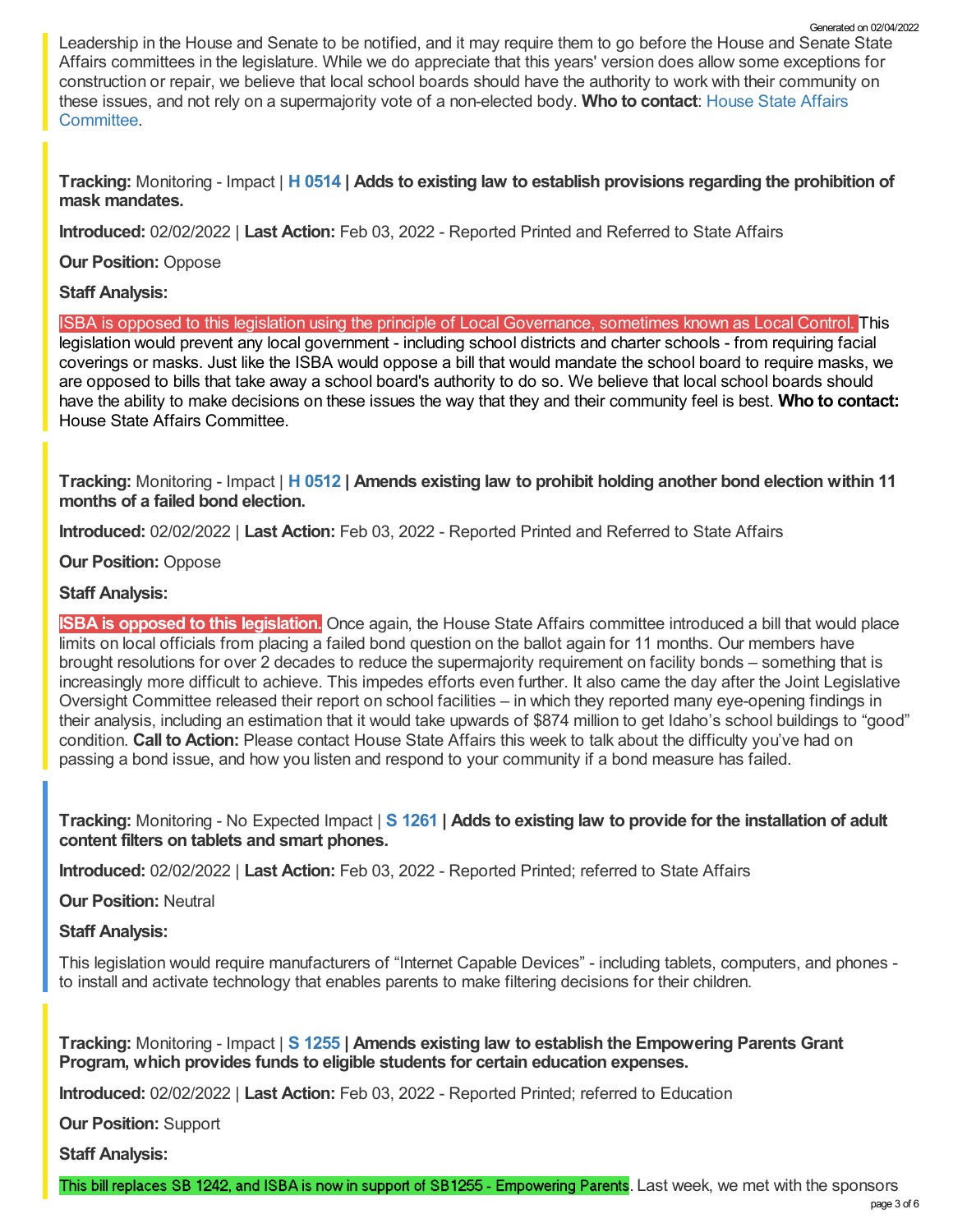about our concerns with the first version. We are grateful that they were amenable to our concerns and amended the bill accordingly. Again, this is a grant program for low-income families to use towards eligible education expenses for their kids. There is an income threshold starting with \$60,000 for the first 30 days, \$75,000 for the next 30 days. The program is open to all households regardless of income after that. Each student would be eligible for a \$1,000 grant, and each family is capped at \$3,000 total. **Call to Action:** It should be heard in Senate Education as soon as Monday, so please contact the committee and express your support over the weekend. Who to contact: Senate Education [Committee.](https://legislature.idaho.gov/sessioninfo/2022/standingcommittees/SEDU/) Generated on 02/04/2022

**Tracking:** Monitoring - Impact | **S [1238](https://legislature.idaho.gov/sessioninfo/2022/legislation/S1238/) | Adds to existing law to establish the self-directed learner designation.**

**Introduced:** 01/26/2022 | **Last Action:** Feb 03, 2022 - Read First Time, Referred to Education

# **Our Position:** Support

# **Staff Analysis:**

ISBA supports this legislation, formerly known as SB1226. This legislation - sponsored by Senate Education Chairman Sen. Steven Thayn (R- Emmett) - allows students to request and teachers to designate students as a .self-directed learner.. It's a mastery-type bill that says students can have more flexibility in their day to day schedule, but it would still require them to meet the school or district's graduation requirements. It provides a lot of latitude to teachers and districts to ensure this happens. The biggest piece is that students who are designated are still counted as a 1.0 Full Time Equivalent, so it has no impact on your budget. It passed the Senate Floor and will be heard in House Education soon.

**Tracking:** Monitoring - Impact | **H [0461](https://legislature.idaho.gov/sessioninfo/2022/legislation/H0461/) | Amends existing law to revise eligibility requirements for Armed Forces and Public SafetyOfficer Scholarships.**

**Introduced:** 01/25/2022 | **Last Action:** Jan 26, 2022 - Reported Printed and Referred to Education

**Our Position:** Support

## **Staff Analysis:**

This is a bipartisan bill that amends Idaho's scholarship for military families who has a parent or spouse die in combat to add that they can be eligible if their parent or spouse dies in training or in their line of service. The change stems from a recent tragedy where three members of Idaho's National Guard died in a Blackhawk helicopter exercise, and the bill sponsors realized that their children wouldn't be eligible for the scholarship because they didn't die in combat. ISBA supports scholarship opportunities for all students and is in support of this legislation. It passed House Education and will be voted on by the House next week!

**Tracking:** Monitoring - Impact | **H [0444](https://legislature.idaho.gov/sessioninfo/2022/legislation/H0444/) | Amends 2021 session law to extend a sunset date to July 1, 2023.**

**Introduced:** 01/18/2022 | **Last Action:** Feb 01, 2022 - Introduced, read first time; referred to: Judiciary & Rules

**Our Position:** Support

### **Staff Analysis:**

ISBA Supports this legislation. It passed the House overwhelming and awaits a Senate Hearing. This legislation extends the "sunset" - also known as the 'repeal' date - of the Coronavirus Liability Immunity Act. It protects school districts and charter schools from litigation that arise out of COVID-19 infections. Since it's original passage during the Extraordinary Session of 2020, they have extended the sunset date at least once. This legislation extends it until July 1, 2023, extending it from July 1, 2022.

**Tracking:** Urgent | **H [0443](https://legislature.idaho.gov/sessioninfo/2022/legislation/H0443/) | Adds to existing law to create the Public School Health Insurance Fund.**

**Introduced:** 01/18/2022 | **Last Action:** Feb 04, 2022 - Reported Enrolled; Signed by Speaker; Transmitted to Senate

**Our Position:** Support

**Staff Analysis:**

**This bill passed the Senate overwhelmingly, and is now on the Governor's Desk!** This legislation creates a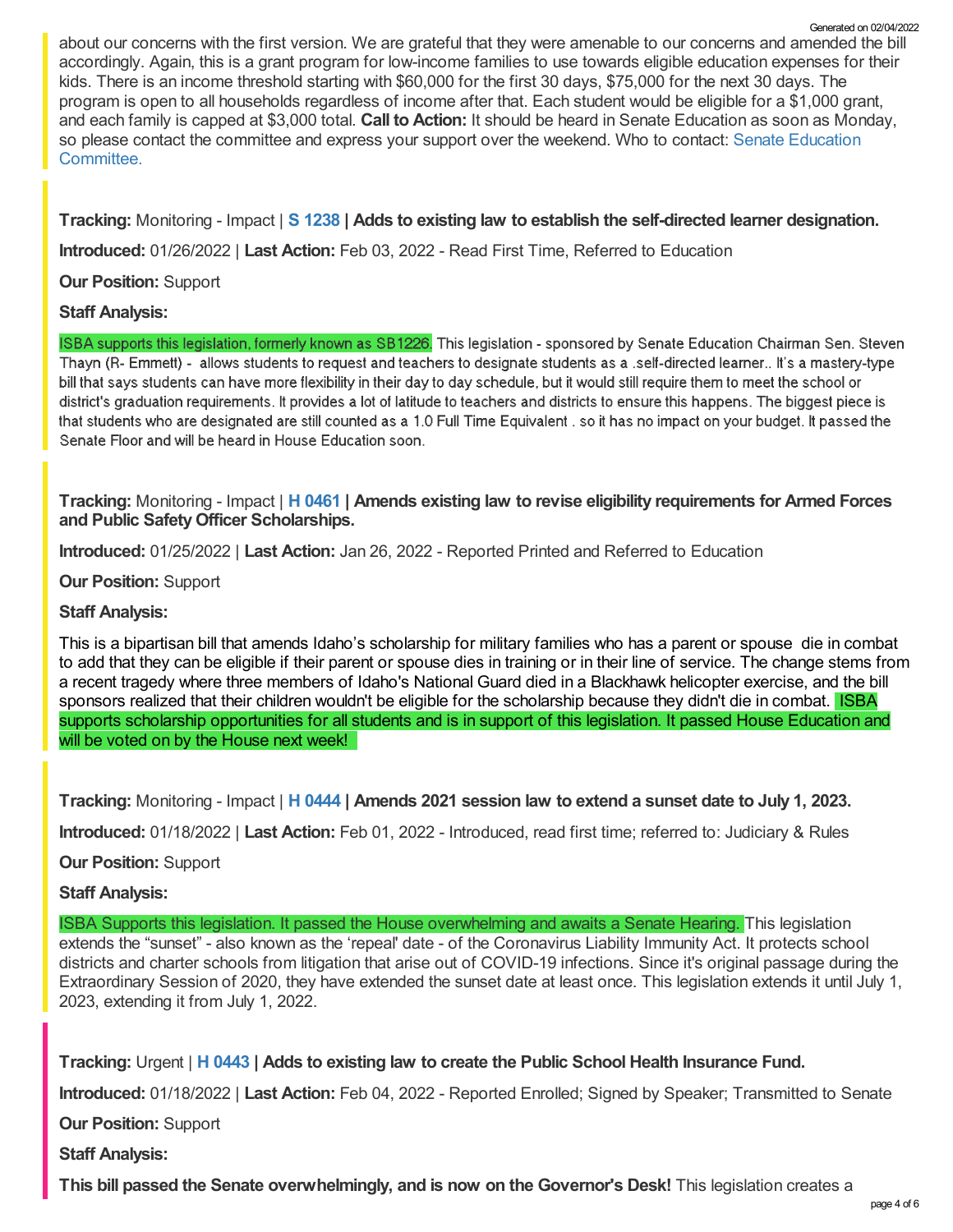dedicated fund for the purpose of funding the one-time amount required for public schools to buy in to the state's medical and dental insurance plan. The creation of the fund does not *require* school districts and charter schools to buyin to the plan, but creates the necessary resources to do so if you choose. Schools and districts would have two-years to utilize these funds to join the state pool. This has broad support from the Education Stakeholder groups, and is a recommendation from Governor Little. It also has a strong list of bi-partisan co-sponsors. It is heavily opposed by private insurance companies. ISBA has long advocated for the resources necessary for schools to join the state insurance pool - and this would create the opportunity for you to do that. It does also phase out the leadership premium allocation, which we know many have liked. However, it has strong support to offset the loss of these funds with a larger increase in other areas of the public schools budget that can benefit *all* employees. **Please wait for more information from the Idaho Department of Administration for information on the State's health plan.** Generated on 02/04/2022

**Tracking:** Monitoring - Impact | **H [0438](https://legislature.idaho.gov/sessioninfo/2022/legislation/H0438/) | Amends existing law to revise provisions regarding filling vacant school trustee positions following a recall or resignation resulting from a recall petition.**

**Introduced:** 01/13/2022 | **Last Action:** Jan 14, 2022 - Reported Printed and Referred to State Affairs

**Our Position:** Neutral

# **Staff Analysis:**

No update from last week. This concept - similar to HB350 from the 2021 Session - changes how vacancies are filled following a successful recall election or resignations following the filing of a recall petition. If there is an election date (using the 4 dates for school districts) within 85 days, the vacated seat will remain vacant unfilled until that election. If it is *within* 100 days of an election, the seat shall also remain vacant until the election, in which that newly elected trustee will serve the remainder of that zone's term (unless that zone was already up for re-election on that date, in which they'll fill out the next full term). If more than one trustee is recalled and the Board no longer has a quorum, the county commission will step-in to appoint only one member so that the Board can conduct it's business until the next election. If it's more than 100 days to the next election, the Board may appoint a temporary trustee until a new trustee is elected at the next possible election. **While we have concerns about the complications of this legislation, the ISBAGAC** voted to remain neutral, as we believe that citizens can and should be involved in the process of electing trustees from their respective communities. In addition, school board members are one of the few - if not only public bodies that appoints vacant seats themselves. If you want to express your thoughts or sign up to testify, **contact: House State Affairs [Committee.](https://legislature.idaho.gov/sessioninfo/2022/standingcommittees/HSTA/)**

Tracking: Urgent | H [0437](https://legislature.idaho.gov/sessioninfo/2022/legislation/H0437/) | Adds to existing law to provide for the adoption of the content standards prepared by **the 2020-2021 content standards review committees.**

**Introduced:** 01/13/2022 | **Last Action:** Jan 14, 2022 - Reported Printed and Referred to Education

**Our Position:** Oppose

# **Staff Analysis:**

No update from last week. This legislation would force the State Board of Education - by July 1, 2022 - to adopt and incorporate the draft of the Idaho content stands for English Language Arts and Literacy, Math, and Science prepared by the 2020 - 2021 standards review committee which was completed July 13, 2021. It would also state that each school district and charter school boards have until June 30, 2024 to incorporate curricular materials that correspond with these new content standards. **Based on 2022 ISBA Resolution No. 5, the ISBA is opposed to this legislation.** The ISBA is not opposed to a review and proposed revision of content standards, but without an independent review of the changes in the proposed revision, it could create fiscal instability and wreck havoc on our **educators ability to implement the standards. Content standards drive everything at the local level from curricular materials adoption, to teacher professional development, and assessments. The ISBA respectfully requests a thorough analysis about what has changed within each content section, and once determined, requests an appropriate time frame and financial resources for school districts and charter schools to implement these new standards in a predictable and stable manner. Who to contact: House Education [Committee.](https://legislature.idaho.gov/sessioninfo/2022/standingcommittees/HEDU/)**

Tracking: Urgent | HCR [0027](https://legislature.idaho.gov/sessioninfo/2022/legislation/HCR027/) | States findings of the Legislature and rejects certain rules of the State Board of **Education relating to Idaho content standards.**